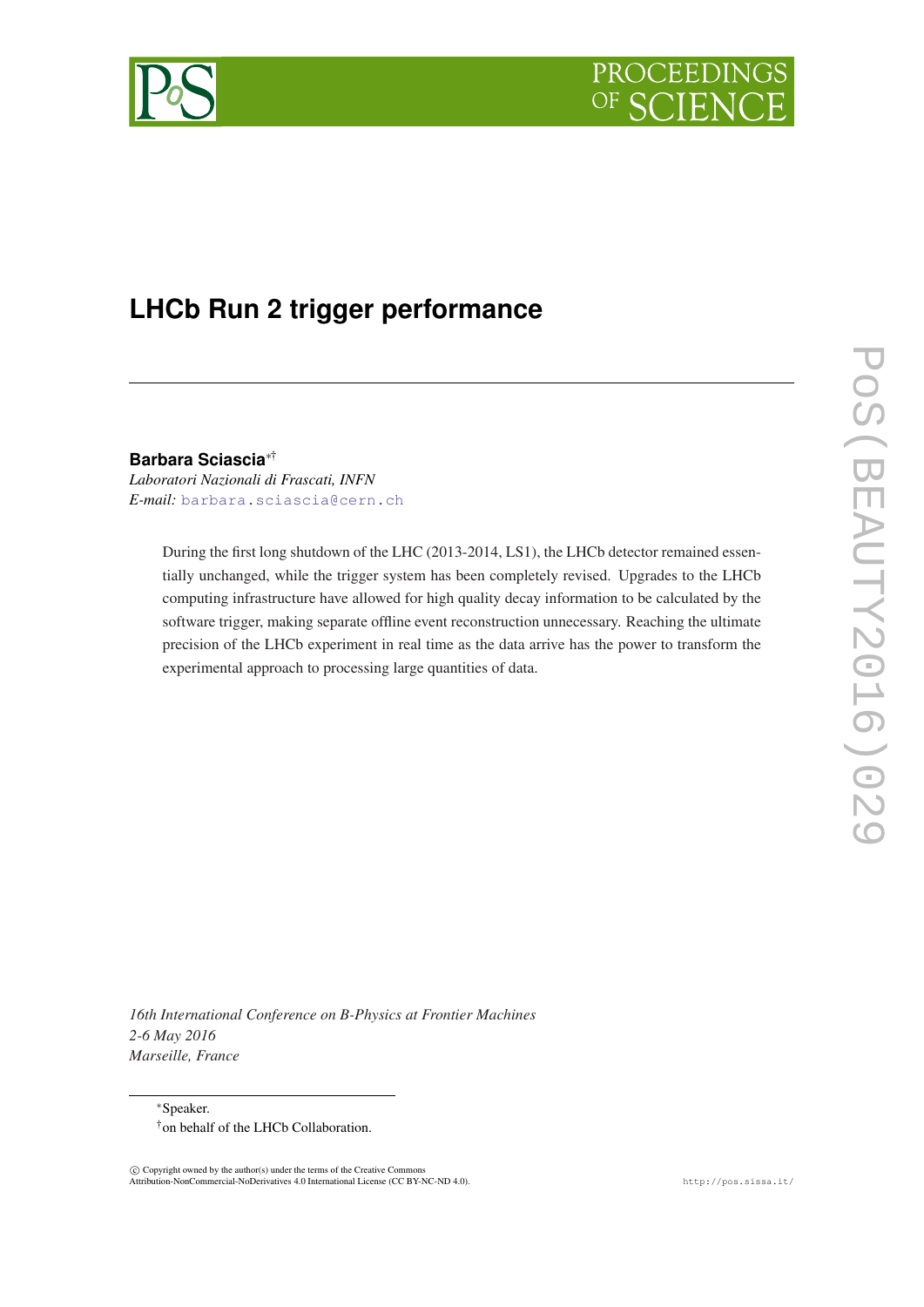LHCb is a dedicated heavy flavour physics experiment at the Large Hadron Collider (LHC). The experiment [[1](#page-6-0)] is designed for precision measurements of CP violation and rare decays of beauty and charm hadrons. LHCb published more than 320 papers using mainly Run 1 (2010-2012) data. During Long Shutdown 1 (LS1) the LHCb detector remained essentially unchanged, while major upgrades are foreseen for subsequent long shutdowns [\[2](#page-6-0)][[3](#page-6-0)]. What has been completely revised is the software part of the high-level trigger (HLT). This paper describes the characteristics of the new HLT and its performance during Run 2.

In 2015, for the beginning of Run 2, the LHC operation team commissioned the accelerator for a higher target energy, moving from 4 TeV/beam achieved in 2012 to 6.5 TeV/beam. At the centre-of-mass energy of 13 TeV the LHCb experiment collected a total of 320 pb<sup>-1</sup> in 2015 and of 840 pb<sup>-1</sup> at present in 2016. Even though the LHC accelerator increased the total intensity of the beams throughout the whole year, the LHCb experiment collected data at a fixed value of  $\mu$ , defined as the average number of visible pp interactions per bunch crossing. This was possible owing to a mechanism called *luminosity levelling* [[4](#page-6-0)], where the beams are separated in the vertical plane in order to keep the target value of luminosity and pileup. This allows the detector to record data in a stable way, collecting a very homogeneous dataset, thus easing the online and offline processing of events and allowing for consistent selections of physics candidates.

The LHCb detector is a single-arm forward spectrometer that covers the pseudorapidity range  $2 < \eta < 5$ . The detector includes a high-precision tracking system consisting of a silicon-strip vertex detector (VELO) [[6](#page-7-0)] surrounding the pp interaction region, a large area silicon-strip detector (TT) located upstream of a dipole magnet with a bending power of about 4 Tm, and three stations of silicon-strip detectors (IT) and straw drift tubes (OT) [\[7\]](#page-7-0) placed downstream. The combined tracking system has a momentum resolution  $\delta p/p$  that varies from 0.4% at 5 GeV/c to 0.6% at 100 GeV/c and an impact parameter resolution of 20  $\mu$ m for tracks with high transverse momentum. Charged hadrons are identified using two ring-imaging Cherenkov (RICH) detectors [[8](#page-7-0)]. Photons, electrons and hadrons are identified by a calorimeter system consisting of scintillating-pad and preshower detectors, an electromagnetic calorimeter and a hadronic calorimeter. Muons are identified by a system composed of alternating layers of iron and multiwire proportional chambers [[9](#page-7-0)].

## 1. Trigger system

The online event selection is performed by a trigger [\[10](#page-7-0)] which consists of two levels. At the first stage, Level-0 (L0), which is implemented in hardware and based on information from the calorimeter and muon systems, the event rate is reduced to below 1 MHz. At this rate the whole detector can be read out. Typical values (2012) for the thresholds in L0 are  $p_T > 1.76$  GeV for the single muon selection, while for the di-muon selection the product of the  $p_T$  has to be  $>$ 1.6 GeV<sup>2</sup>;  $E_T > 3.7$  GeV and  $E_T > 3$  GeV are the thresholds to select hadrons, and photons and electrons, respectively. Low multiplicity events can also be triggered and very complex events are filtered out. The efficiencies of the L0 triggers as measured in 2012 data are shown in Fig. [1.](#page-2-0)

The trigger hardware level will be removed during the next long shutdown (LS2), and the detector will be read out at 40 MHz. This requires a complete redesign of the DAQ and trigger which will also recover efficiency at low  $p<sub>T</sub>$  [\[11](#page-7-0)].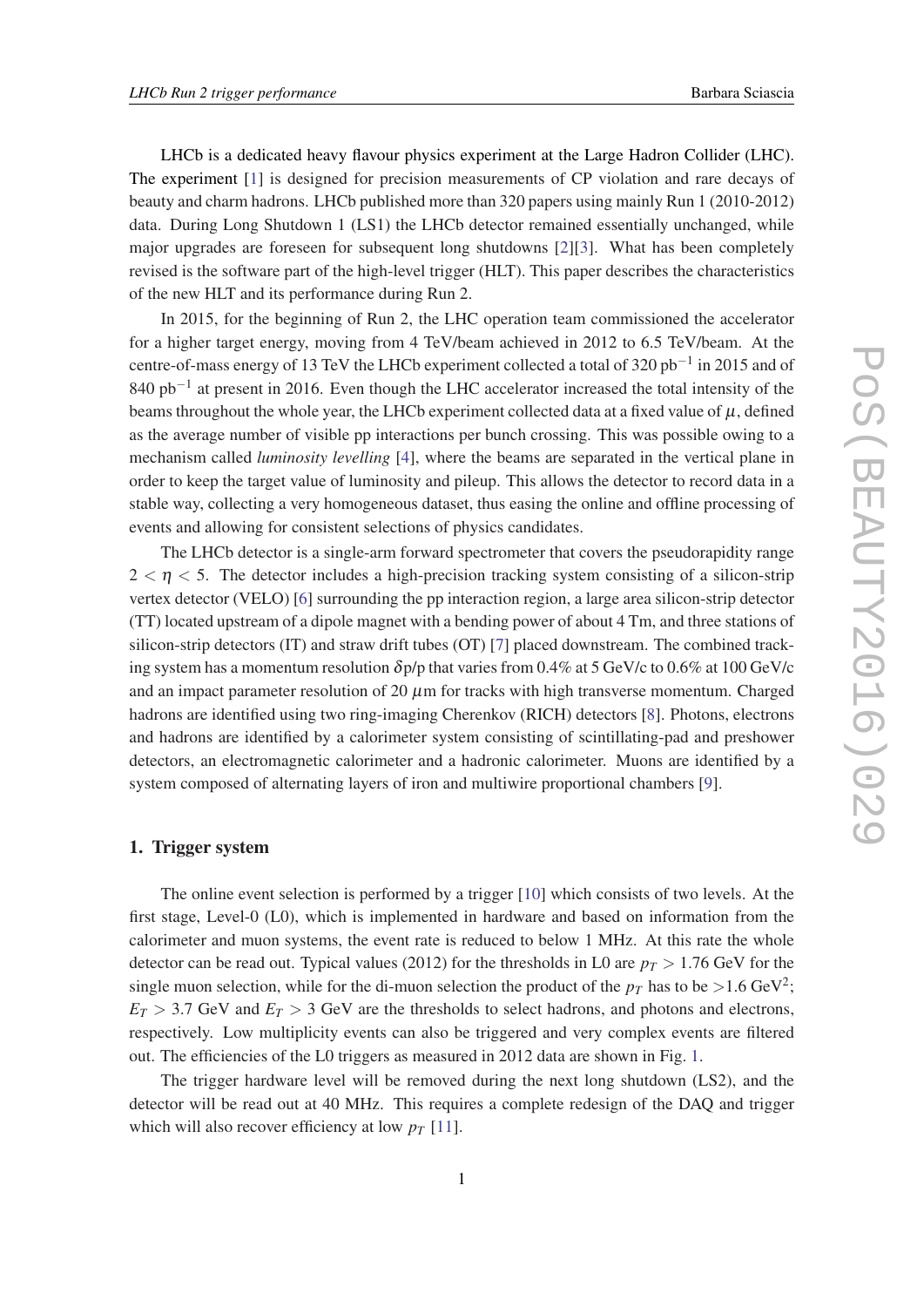<span id="page-2-0"></span>

Figure 1: Left: L0 muon trigger efficiency for selected  $B^+ \to J/\psi(\mu\mu)K^+$  candidates as a function of B  $p_T$ . Right: L0 hadron trigger efficiency for different selected beauty and charm decay modes as a function of **B** or  $D$   $p_T$ .

The second stage, HLT, consists of software algorithms implemented in the same framework as the software used for the offline reconstruction. The HLT runs on an Event Filter Farm (EFF) of ∼52,000 logical CPU cores (∼29,000 in Run 1) situated in the cavern close to the detector, outside the radiation area. Events selected by the HLT are sent to the storage system for later offline analysis.

The HLT is in turn divided in two levels (see Fig. [2](#page-3-0), left). In the first level, HLT1, a partial event reconstruction is performed. HLT1 reconstructs charged particle trajectories using information from the VELO and tracking stations. If at least one track is found that satisfies strict quality and transverse momentum criteria, then the event is passed to the second level of the software trigger (di-muon combinations may also trigger the first software level). HLT1 thresholds can be tuned for an optimal output rate (in 2012 the rate was ∼150 kHz).

In the second level, HLT2, the complete event is reconstructed. To satisfy the time constraints, the HLT event reconstruction in Run 1 was simpler than that used offline. Also the HLT was unable to use the latest alignment and calibration constants that were calculated at a later stage and used in the subsequent offline reconstruction.

During Run 1, LHC delivered stable colliding beams for about 30% of the time. HLT operation was synchronous with the delivery of the particle collisions when the front-end boards send to the local disk of each HLT node data. The latter have to be quickly processed by the HLT1 to reduce the amount of data sent to the slower HLT2 level. To profit from the inactivity time of the farm between an LHC fill and another, in 2012 ∼20% of the L0-passed events were buffered to local disks and the HLT selection applied later to these events (see Fig. [2,](#page-3-0) centre). The result was a sizable improvement of ∼25% of the effective CPU power. Nevertheless for large periods without beam, the HLT farm was still idle.

During Run 2, HLT1 and HLT2 became two independent asynchronous processes running on the same node. The implementation of this separation required a substantial change of the flow of event data in the experiment. All the events passing the HLT1 selection are buffered in the local disk and later processed by HLT2 (see Fig. [2](#page-3-0), right). The allocated resources allow for a maximal execution time of ∼35 ms/event in HLT1 and of ∼650 ms/event in HLT2. Since events not accepted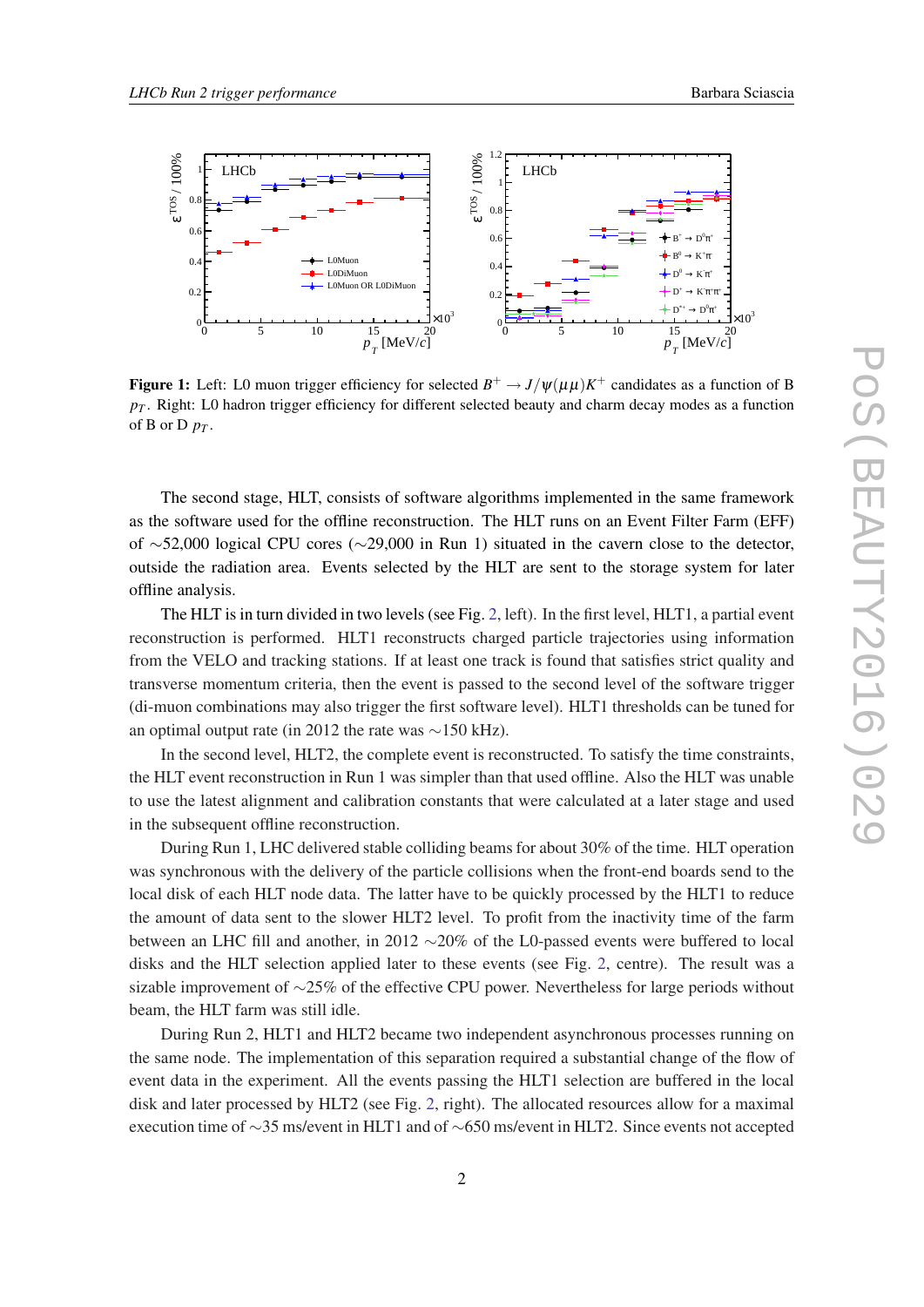<span id="page-3-0"></span>by HLT1 are lost for later offline physics analysis, while in collision the HLT1 processes run with high priority. At the same time HLT2 runs on each node sending the finally accepted events to long-term storage, however during data taking HLT2 has a lower priority to not negatively interfere with the HLT1 processing.



Figure 2: From left to right: HLT schemes in Run 1/2011 (no events deferred), Run 1/2012 (20% of L0 accepted events deferred for a later processing), and Run 2 (all HLT1 accepted events deferred). (See text for details.)

The separation of the two HLT levels allows to implement the high-quality alignment and calibration before running the HLT2 on the events selected by HLT1. Using the optimal calibration constants, this allows to have offline-quality reconstruction already in the trigger.

As an added benefit to the additional computing resources and the optimized code, in HLT1 tracks are reconstructed down to  $p_T$ =500 MeV. The main features of HLT1 are single and two track multivariat algorithms (MVA) [\[5\]](#page-6-0) which provide inclusive charm and beauty selection with improved performance with respect to Run 1 (e.g. the 2-body charm trigger is a factor  $\sim$ 2 more efficient), inclusive single and di-muon triggers, and exclusive lines for the "lifetime unbiased" beauty and charm selection (selections which do not cut on quantities correlated with the decay time of the signal particle).

HLT2 performs the full event reconstruction starting from the information (vertices and tracks) calculated in HLT1. It reconstructs all tracks, while in Run 1 a  $p_T > 300$  MeV cut was initially applied, and HLT2 builds the full particle identification information for long tracks. Reconstruction is followed by physics selections, including MVA lines based on 2-, 3-, and 4-body detached vertices to inclusively select beauty and charm decays, exclusive beauty decays such as  $B \to \phi \phi$  and  $B \rightarrow \gamma \gamma$ , charmed baryons, and electroweak bosons.

A further improvement on the global HLT quality comes from the management of the storage disks. During the first year of Run 2, the storage of the HLT farm was 5 PiB. As a figure of merit, this allows for 160 hours of data taking with an HLT1 output rate of ∼150 kHz (60 kiB/event). For redundancy, in 2015 the whole storage was mirrored. From the 2012 experience of disk failure, the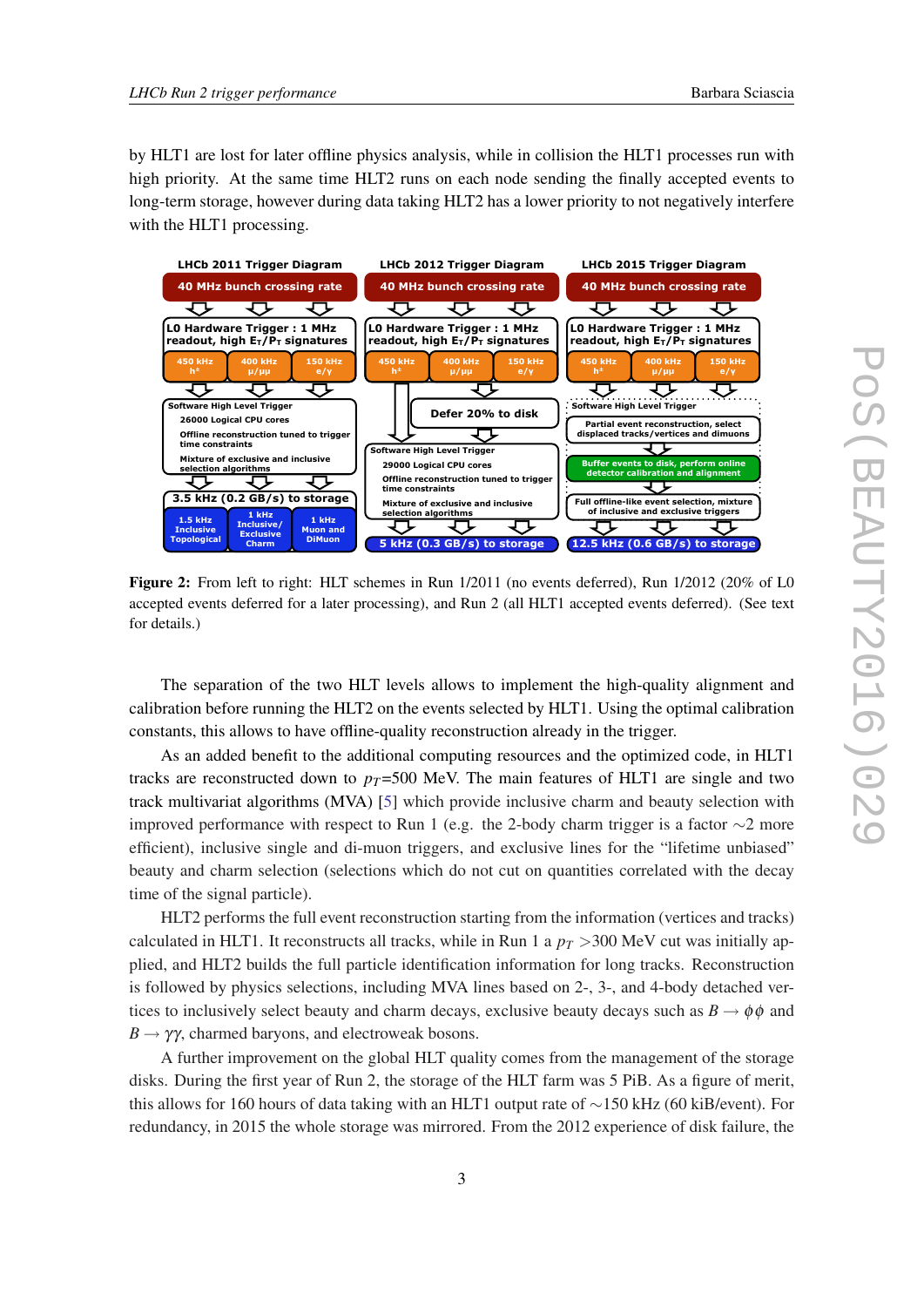<span id="page-4-0"></span>risk of data loss due to unrecoverable errors has been evaluated to be ∼0.1%. The per mille loss expected without mirroring the HLT disks has to be compared with a potential ∼15% increase of triggered charm physics or with an improved quality of the online reconstruction. Starting from 2016 data taking, the HLT disks are unmirrored and the whole 10 PiB is used in the HLT running. The data loss rate is monitored and agrees with expectations.

# 2. Alignment and calibration

The increased computing resources in the EFF allows the deferral of all HLT1-accepted events and the alignment and calibration tasks to supply high-quality information to HLT2. This removes the need for further reprocessing. In order to align and calibrate the detector, dedicated samples from HLT1 are taken as input. The automatic calibration and alignment is performed in the trigger farm within a few minutes. Dedicated samples from HLT1 are taken as input for each system, for instance  $D^0 \to K^+\pi^-$  candidates for the Tracker and  $J/\psi \to \mu^+\mu^-$  candidates for the Muon system. These calibrations are done before HLT2 has processed the data, allowing some physics results to be performed directly on a dedicated trigger output (see Section [3\)](#page-5-0). The calibrations are also used by HLT1 for subsequent processing. The alignment and calibration tasks are performed at regular intervals which can be as frequent as each time a new LHC proton beam is formed or less frequent depending on the calibrations being calculated. The calibration tasks are performed in a few minutes using the nodes from the EFF. The resulting alignment or calibration parameters are updated if they differ significantly from the values stored in the database at a given time. Details of the real-time alignment procedure are provided in [\[12](#page-7-0)] and are summarised below.



Figure 3: Left: Stability of the VELO halves alignment. Right: OT global  $t_0$  stability. In both cases the differences were calculated in 2016 data with the latest calibrations with respect to the previous values used.

Misalignment of the VELO and tracking stations has a direct impact on the momentum resolution of charged particles. The alignment is achieved through minimisation of the residuals of a Kalman fit [\[13\]](#page-7-0) to a set of well reconstructed tracks from HLT1. The alignment of the VELO is performed first, followed by the corresponding alignment of the tracking stations. This order is chosen due to the nature of the VELO, which is centred around the collision point from a retracted position after each beam injection

The outer tracker uses a drift (gas) tube design [\[7\]](#page-7-0). The measurement of the drift time in the straw tubes is susceptible to differences between the true collision time and the LHCb clock. Such a difference causes the measured drift time to be different from the estimated time arising from the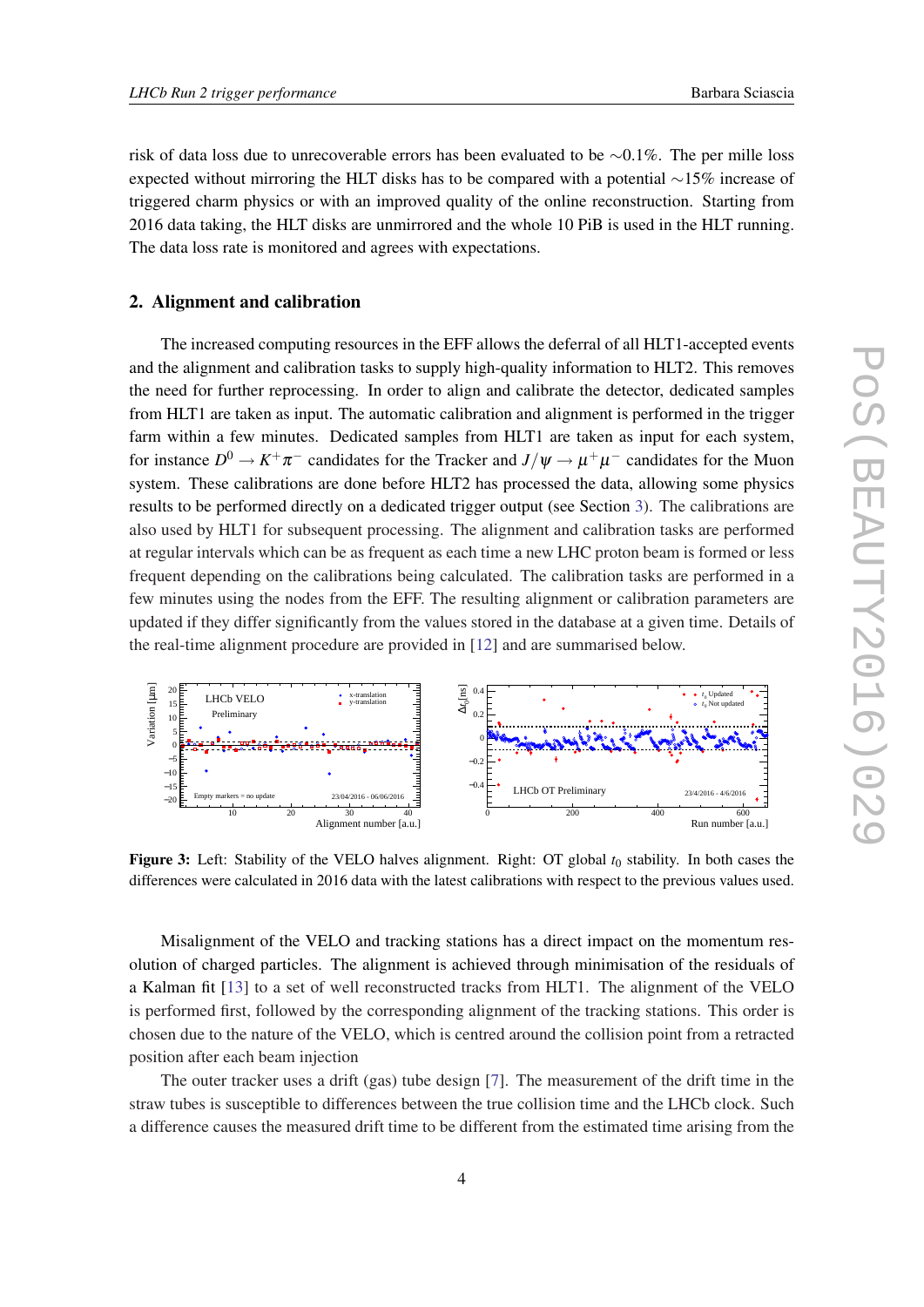<span id="page-5-0"></span>distance of the wire to the track. The residuals of a sample of well reconstructed tracks are used to provide a global drift time offset, *t*0, for the tubes. Examples of the stability of the alignment and calibration tracking constants for the VELO and the OT are shown in Fig. [3.](#page-4-0)

Misalignment of the RICH detectors causes the nominally circular rings on the detection plane to become distorted which means the distance from the projected position of the track to the Cherenkov ring varies as a function of the azimuthal angle. This distortion requires an individual correction for each mirror which is calculated using a set of well reconstructed tracks from HLT1. The refractive indices of the gas radiators vary as a function of temperature and pressure, which change over time. From a set of well reconstructed tracks originating from a particle of known mass, e.g. from  $D^* \to D(K\pi)\pi$  events, the expected Cherenkov angle can be calculated using accurate momentum measurements provided by the tracking stations. The distribution of expected versus measured Cherenkov angles provides the basis for the refractive index calibration of the radiator.

The complete calibration of the full detector is a complex enterprise. The achievement of automating and providing accurate calibrations within a few minutes is a substantial achievement without which analysis-quality reconstruction in HLT2 would be impossible.

#### 3. Turbo Stream

The quasi real-time alignment and calibration available between HLT1 and HLT2 provides online the same offline-quality reconstruction and allows to achieve a more effective selection and a higher signal purity of relevant decay channels. To exploit this possibility, a new dedicated trigger output has been defined, commonly referred to as Turbo Stream [[14](#page-7-0)]. This approach allows physics candidates to be available from the Turbo Stream with optimal calibration and alignment, ready for physics analyses only a few hours after having been recorded. The events directed to the Turbo Stream consist of the Turbo-flagged physics lines. This stream does not require further event reconstruction, since data are ready for user analysis directly once the trigger information is restored through the Tesla [[15](#page-7-0)] application designed to process the information calculated by the trigger, with the resulting output used to directly perform physics measurements. Since all subdetector information may be discarded, a further advantage of the Turbo Stream is that the event size is O(1 KiB), an order of magnitude smaller than data following the traditional full stream.

The first full test of the functionalities of the Turbo stream has been performed using the first proton-proton collision data of the LHC Run 2. These series of early measurements included the cross-sections for quarkonia, beauty and charm productions.

Measurement of the  $J/\psi$  production cross-section in early Run 2 data pioneered the usage of the Turbo Stream technique for selection of the decay candidates [[16\]](#page-7-0). The number of the prompt  $J/\psi$  and the  $J/\psi$ -from-b candidates is estimated from a simultaneous maximum likelihood fit of the unbinned distributions of the invariant mass and the pseudo-decay time,  $t<sub>z</sub>$ <sup>1</sup>, chosen as the best approximation of the lifetime. The mass fit is used to separate inclusive  $J/\psi$  candidates from combinatorial background; the *t<sup>z</sup>* fit allows to estimate contributions from peaking backgrounds, prompt *J*/ $\psi$  and the *J*/ $\psi$ -from-b separately. Fig. [4](#page-6-0) shows the fit to the invariant mass and  $t_z$ 

<sup>&</sup>lt;sup>1</sup> defined as  $((d_z \times M_{J/\psi})/p_z$ , with  $d_z$  the distance between the pp collision and the  $J/\psi$  decay point.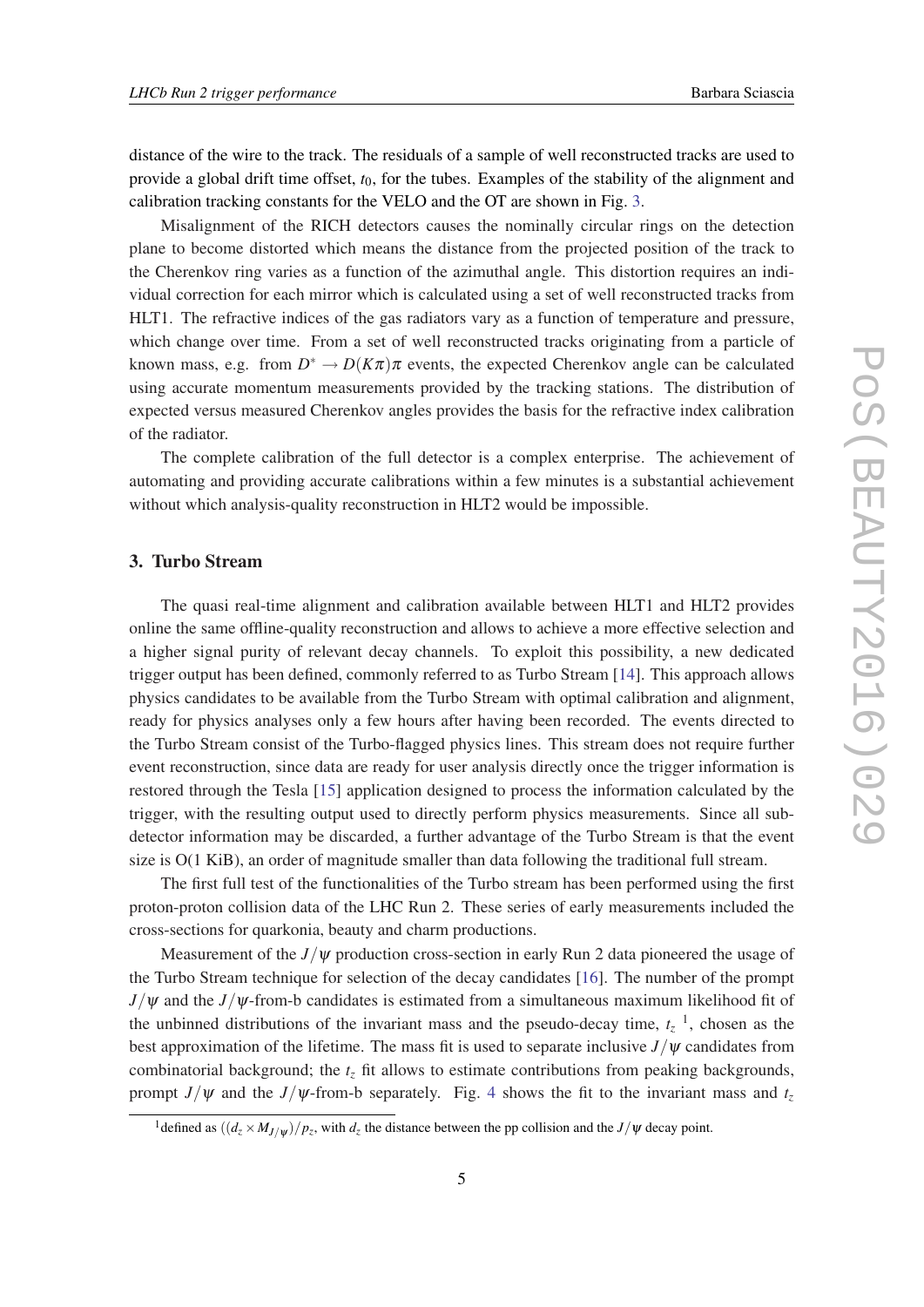<span id="page-6-0"></span>

Figure 4: Invariant mass (left) and pseudo-decay time (right) distributions for a specific transverse momentum  $(p_T)$  and rapidity (*y*) bin, with fit results superimposed. The solid (red) line is the total fit function, the shaded (green) area corresponds to the background component. The prompt  $J/\psi$  contribution is shown by the cross-hatched area (blue),  $J/\psi$ -from-b by a solid (black) line and the tail contribution due to the association of  $J/\psi$  with the wrong primary vertex is shown by the full filled (magenta) area. The tail contribution is not visible in the invariant mass plot.

distributions available directly from the Turbo Stream after Tesla processing. The preliminary results of the *J*/ψ were presented one week after the the data taking of the analysed sample.

### 4. Conclusions

The LHCb trigger in Run 2 has been largely improved with respect the Run 1 configuration. LHCb is the first experiment in high energy physics implementing a fully automatic tracking system alignment, PID calibration and track reconstruction in the online system. This has been achieved by a major effort in tracking improvements and development of the new automatic procedure during LS1. The work includes the reorganization of the software trigger to allow buffering after HLT1 and a global software optimization to accommodate the reconstruction within the HLT time budget. The full offline-quality reconstruction avoids the need to reconstruct the data offline, allowing for a more effective use of computing resources. The new tools, developed to run directly on a dedicated trigger output, save storage resources and allow physics results to be achieved a few days after data taking, representing a working model for future experiments.

#### References

- [1] Alves Jr A. A. et al. (LHCb Collaboration), The LHCb detector at the LHC, 2008 JINST 3 S08005.
- [2] S. Akar, The LHCb Upgrade, J. Phys. Conf. Ser. 556, 2014.
- [3] F. Teubert, these proceedings.
- [4] Jacobsson R. et al., The LHCb Online Luminosity Monitoring and Control, in proceedings of ICALEPCS2013, 2013.
- [5] A. Hoecker et al, TMVA: Toolkit for Multivariate Data Analysis, PoS ACAT (2007) 040, arXiv:physics/0703039..